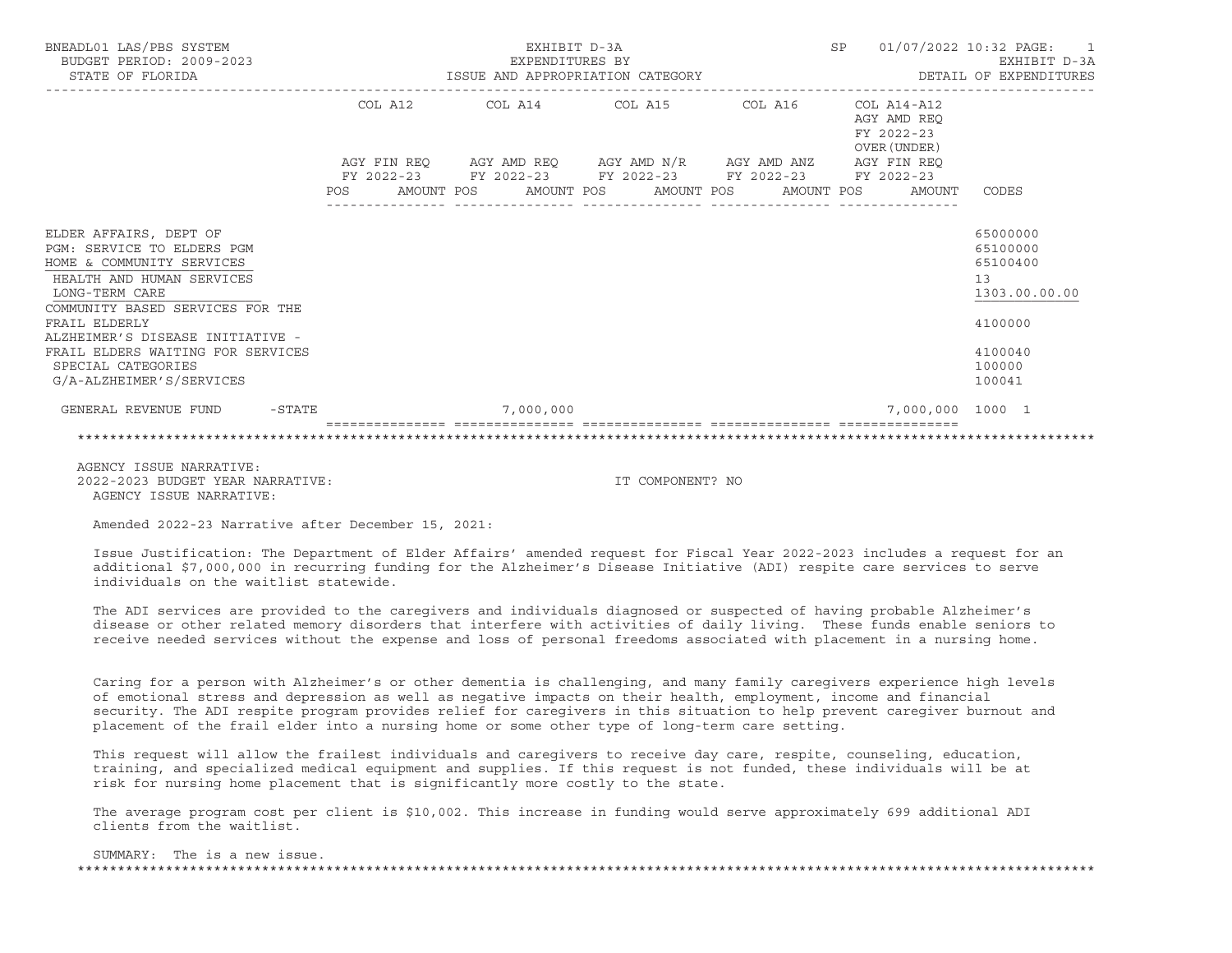| BUDGET PERIOD: 2009-2023<br>STATE OF FLORIDA                                                                                                                                                                                                                                                                                    | EXHIBIT D-3A<br>EXPENDITURES BY<br>EXPENDITURES BY<br>ISSUE AND APPROPRIATION CATEGORY                           |  |                                                             |  |  |  |  |                                                              |                  |                                                                                  | 01/07/2022 10:32 PAGE: 2<br>EXHIBIT D-3A<br>DETAIL OF EXPENDITURES |
|---------------------------------------------------------------------------------------------------------------------------------------------------------------------------------------------------------------------------------------------------------------------------------------------------------------------------------|------------------------------------------------------------------------------------------------------------------|--|-------------------------------------------------------------|--|--|--|--|--------------------------------------------------------------|------------------|----------------------------------------------------------------------------------|--------------------------------------------------------------------|
|                                                                                                                                                                                                                                                                                                                                 |                                                                                                                  |  | AGY FIN REQ AGY AMD REQ AGY AMD N/R AGY AMD ANZ AGY FIN REQ |  |  |  |  | $COL A14 - A12$<br>AGY AMD REO<br>FY 2022-23<br>OVER (UNDER) |                  |                                                                                  |                                                                    |
|                                                                                                                                                                                                                                                                                                                                 | FY 2022-23 FY 2022-23 FY 2022-23 FY 2022-23 FY 2022-23<br>POS AMOUNT POS AMOUNT POS AMOUNT POS AMOUNT POS AMOUNT |  |                                                             |  |  |  |  |                                                              |                  | CODES                                                                            |                                                                    |
| ELDER AFFAIRS, DEPT OF<br>PGM: SERVICE TO ELDERS PGM<br>HOME & COMMUNITY SERVICES<br>HEALTH AND HUMAN SERVICES<br>LONG-TERM CARE<br>COMMUNITY BASED SERVICES FOR THE<br>FRAIL ELDERLY<br>SERVE ADDITIONAL CLIENTS IN THE<br>COMMUNITY CARE FOR THE ELDERLY<br>(CCE) PROGRAM<br>SPECIAL CATEGORIES<br>G/A-COMMUNITY CARE/ELDERLY |                                                                                                                  |  |                                                             |  |  |  |  |                                                              |                  | 65000000<br>65100000<br>65100400<br>13<br>4100000<br>4100200<br>100000<br>100547 | 1303.00.00.00                                                      |
| GENERAL REVENUE FUND<br>$-STATE$                                                                                                                                                                                                                                                                                                |                                                                                                                  |  | 3,000,000                                                   |  |  |  |  |                                                              | 3,000,000 1000 1 |                                                                                  |                                                                    |

 AGENCY ISSUE NARRATIVE: 2022-2023 BUDGET YEAR NARRATIVE: IT COMPONENT? NOAGENCY ISSUE NARRATIVE:

Amended 2022-23 Narrative after December 15, 2021:

 Issue Justification: The Department of Elder Affairs' amended request for Fiscal Year 2022-2023 includes a request for a nadditional \$3,000,000 in recurring funding to serve elders on the Community Care for the Elderly Program (CCE) waitlist.

\*\*\*\*\*\*\*\*\*\*\*\*\*\*\*\*\*\*\*\*\*\*\*\*\*\*\*\*\*\*\*\*\*\*\*\*\*\*\*\*\*\*\*\*\*\*\*\*\*\*\*\*\*\*\*\*\*\*\*\*\*\*\*\*\*\*\*\*\*\*\*\*\*\*\*\*\*\*\*\*\*\*\*\*\*\*\*\*\*\*\*\*\*\*\*\*\*\*\*\*\*\*\*\*\*\*\*\*\*\*\*\*\*\*\*\*\*\*\*\*\*\*\*\*\*\*\*

 The CCE services are provided to persons, 60 years or older assessed as frail, functionally impaired, and at risk of nursing home placement. These services are designed to assist the recipients to remain in the least restrictive, cost-effective environment most suitable to their needs for as long as possible.

 Eligible clients may receive a wide range of goods and services, including: adult day care, adult day health care, case management, case aide, chore, companionship, consumable medical supplies, counseling, escort, emergency alert response, emergency home repair, home-delivered meals, home health aide, homemaker, home nursing, information and referral, legal assistance, material aid, medical therapeutic services, personal care, respite, shopping assistance, transportation, and other community-based services.

 These services, when provided in the home or community setting, allow elders to age in place in a familiar environment. If this request is not funded, these individuals will be at risk for nursing home placement that is significantly more costly to the state.

 The average care plan cost for this program is \$8,817. This increase in funding would serve approximately 340 additional CCE clients from the waitlist.

## SUMMARY: The is a new issue.

\*\*\*\*\*\*\*\*\*\*\*\*\*\*\*\*\*\*\*\*\*\*\*\*\*\*\*\*\*\*\*\*\*\*\*\*\*\*\*\*\*\*\*\*\*\*\*\*\*\*\*\*\*\*\*\*\*\*\*\*\*\*\*\*\*\*\*\*\*\*\*\*\*\*\*\*\*\*\*\*\*\*\*\*\*\*\*\*\*\*\*\*\*\*\*\*\*\*\*\*\*\*\*\*\*\*\*\*\*\*\*\*\*\*\*\*\*\*\*\*\*\*\*\*\*\*\*